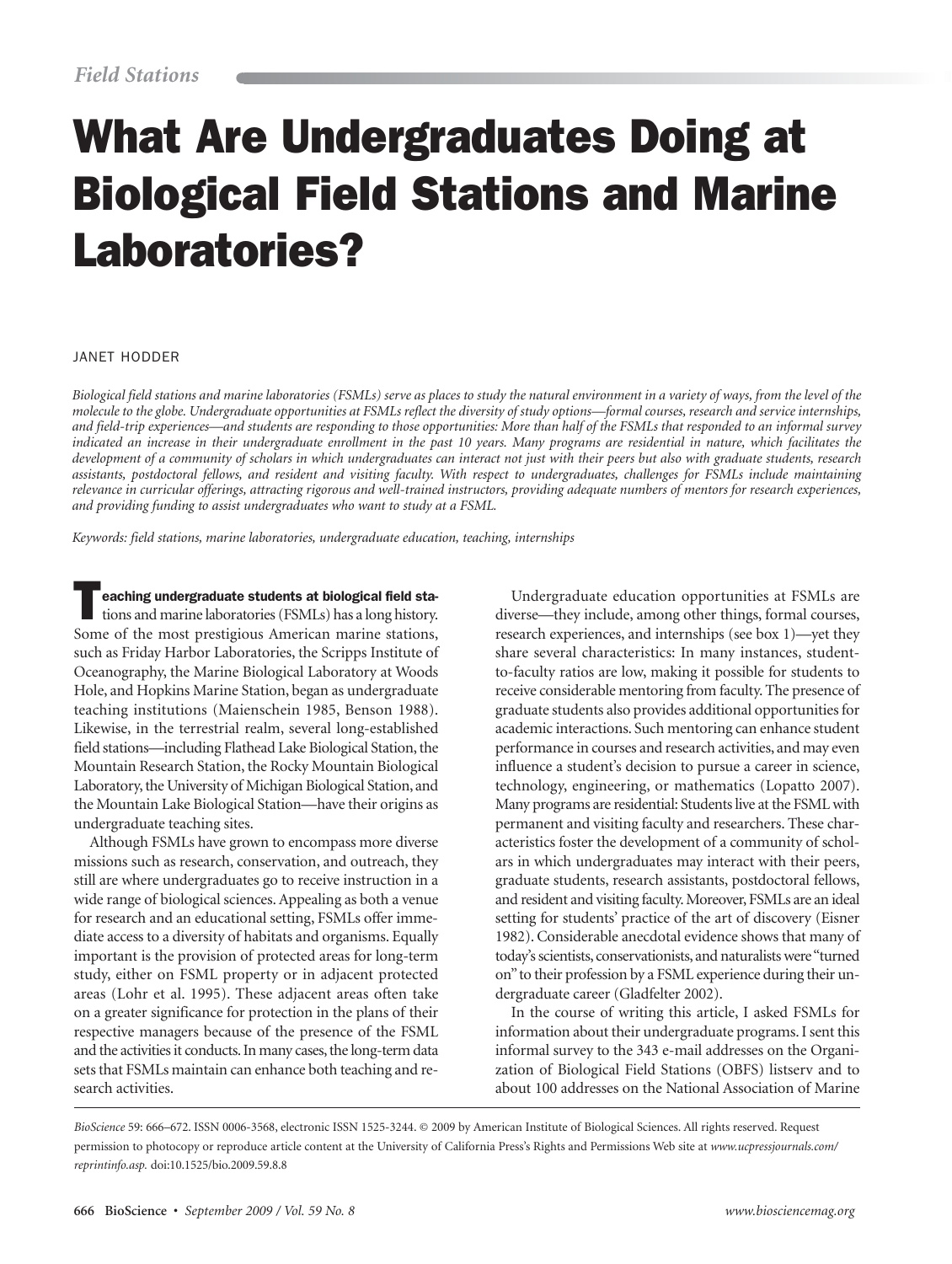#### Box 1. Opportunities for undergraduates at Oregon's field stations and marine laboratories.

An examination of Oregon's largest field stations and marine laboratories (FSMLs) provides a case study of the diversity of opportunities available for undergraduates, and exposes some of the challenges that FSMLs face in developing and sustaining successful programs for undergraduates.

The H. J. Andrews Experimental Forest, located in the Cascade Mountains east of Eugene, is administered cooperatively by the US Forest Service's Pacific Northwest Research Station, Oregon State University, and the Willamette National Forest, and it is part of the Long Term Ecological Research program of the National Science Foundation (NSF). Although the Andrews Forest is best known for the key role it has played in the development of forest ecosystem science and management over the course of several decades, education is also an important component of the mission. The strength of the Andrews Forest undergraduate education program arises through field research experiences. Undergraduates can participate in the NSF Research Experience for Undergraduates and the Eco-Informatics Summer Institute. Each year, more than 600 undergraduates participate in field-module courses that last from one day up to several weeks and are taught by faculty from approximately 20 colleges and universities.

The Hatfield Marine Science Center (HMSC) in Newport, Oregon, is 55 miles from the Oregon State University campus. The HMSC has research facilities that support investigations in marine fisheries, aquaculture, ocean energy, water quality, marine biology, botany, microbiology, zoology, and oceanography. Undergraduates have opportunities for a variety of research and internship experiences; they are taught not only by university faculty members but also by adjunct and courtesy faculty from agencies colocated at the HMSC, including NOAA (National Oceanic and Atmospheric Administration), the Environmental Protection Agency, the National Marine Fisheries Service, the US Fish and Wildlife Service, and the Oregon Department of Fish and Wildlife. In addition, HMSC has a welldeveloped visitors' center that provides undergraduates with internship opportunities in informal science education. Multiple colleges and departments offer courses at HMSC, and on average 35 undergraduates are in residence during each term. The presence of an academic program coordinator is key to providing coordination, support, and advocacy for undergraduate programming at HMSC.

The University of Oregon's Institute of Marine Biology (OIMB) is in Charleston, Oregon, 125 miles from the main campus in Eugene. The institute has offered programs for undergraduates since its founding as a summer field camp in 1924; year-round programs were instituted in 1968. Approximately 100 students participate in the residential program each year. The strong focus on undergraduate teaching that began with OIMB's founding in 1924 continues to this day. A key to the success of this program is the quality course work and research opportunities that take advantage of the diverse habitats surrounding the institute, and this work and research satisfy requirements for degree programs. The University of Oregon is one of the few institutions on the West Coast offering a marine biology degree; as part of their degree program, undergraduates are required to attend three terms at OIMB. The summer teaching program continues to thrive because of dedicated visiting faculty who supplement resident faculty members' teaching during the academic year. The presence of an academic coordinator is key to supporting the undergraduate programming. *(continued)*

Laboratories (NAML) listserv (some marine laboratories belong to the OBFS, so there was a small amount of duplication). The OBFS and NAML comprise a diverse array of organizations, including many that do not have programs for undergraduates (e.g., research preserves and science, fisheries, and forest research centers). Eighty-eight FSMLs that do offer programming for undergraduates responded to the informational request (results are available at *http://obfs.org/ purl/200906121*). Response bias was probably present in this sample, as FSMLs with successful undergraduate programs were more likely to report than were those with struggling programs. The number of undergraduates attending a FSML varies widely, ranging from 6 to 5000 per year, but 37 of the 78 FSMLs that reported student numbers serve fewer than 100 undergraduates per year (figure 1). The wide variation in numbers reflects the diversity of FSML programs. The most common FSML offerings for undergraduates are formal courses and research experiences, which in many instances are combined with a service component (table 1). Many FSMLs are also used as a site for short field trips for faculty who teach on the main campus or at other institutions.

Formal courses, most of which are given in the summer, are a long-time feature of FSML education offerings; 67% of



*Figure 1. Number of undergraduates attending field stations and marine laboratories (FSMLs) in 2008. Data are from 78 FSMLs responding to an informal survey conducted February 2009.*

responding FSMLs offer such courses. Sixty-five percent offer courses for upper-division students, and 41% for lowerdivision students; 39% offer courses for both levels. Both the OBFS (*www.obfs.org*) and the NAML (*www.naml.org*) maintain Web pages that list the courses offered by their member institutions. In 2008, the NAML listed 15 institutions offer-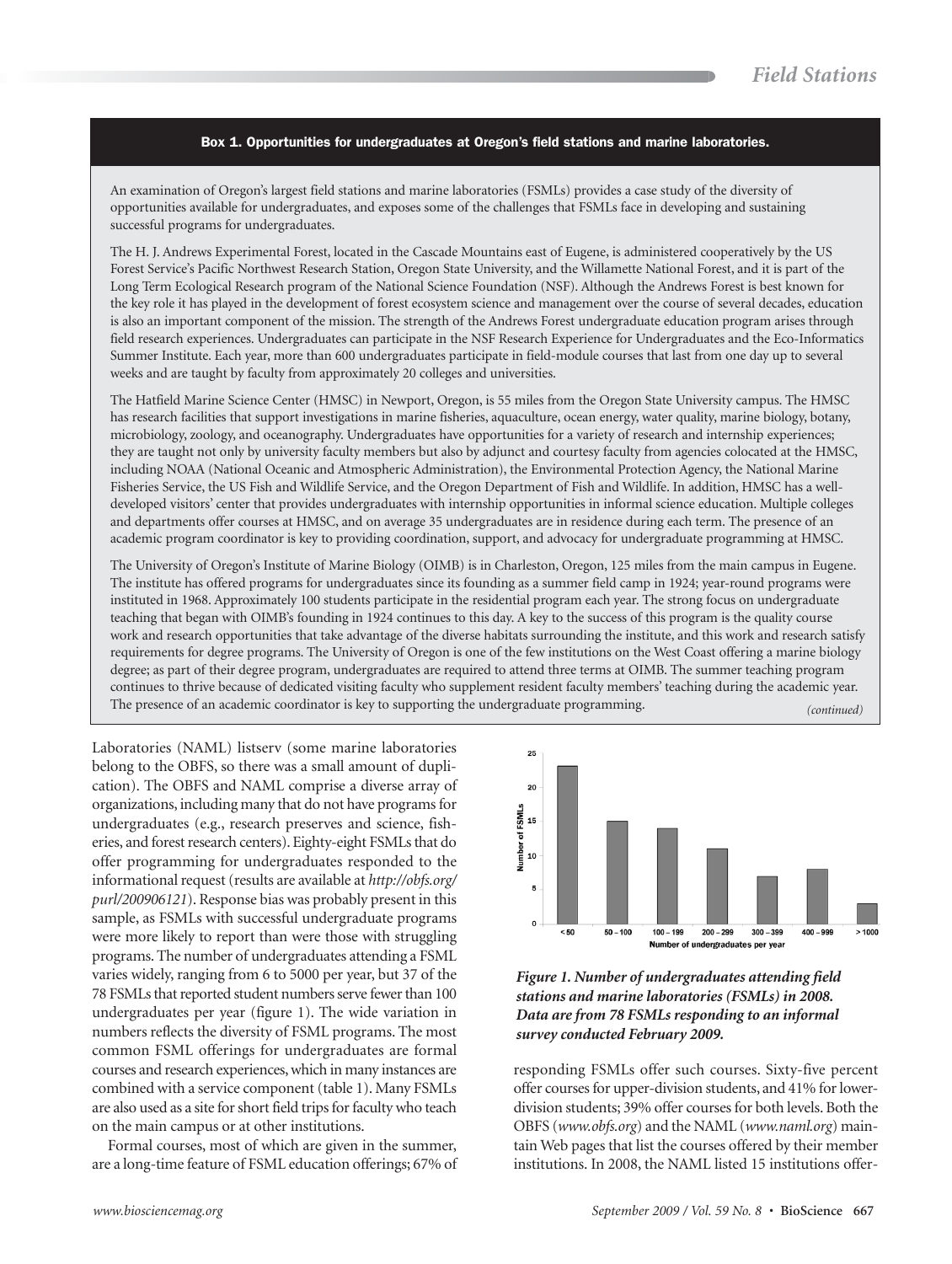#### Box 1. (*continued*)

The challenges for these three institutions are similar. To offer quality programs, they need sufficient resident and visiting faculty to mentor research students, the ability to attract faculty to teach courses, and funding for undergraduates to spend time at a FSML. A key factor that has enabled development of sustainable programming at the two marine stations is a full-time academic education coordinator. Practical realities common to all three institutions can deter undergraduates from enrolling in FSML programs, however. For example, depending on the distance between a FSML and the main campus, and on the housing accommodations an FSML has available, a student may have to find temporary housing for the duration of a FSML experience, which can be a practical and financial burden, especially during the academic year when students may also have to maintain a room at the main campus. Even for the two FSMLs that are within commuting distance of their main campuses (HMSC and Andrews Forest), transportation between the FSML and main campus can be a problem, and students who do commute are often at a disadvantage when it comes to participating in some of the activities that promote the community-of-scholars interactions that are common at FSMLs.

#### *Opportunities for undergraduates at Oregon FSMLs.*

| Undergraduate<br>programs             | <b>HJ Andrews</b><br><b>Forest</b>                                                                                                                                                                              | <b>Hatfield Marine</b><br><b>Science Center</b>                                                                                                                                                                                                                                                 | University of<br><b>Oregon's Institute</b><br>of Marine Biology                                                                                                                                                                |
|---------------------------------------|-----------------------------------------------------------------------------------------------------------------------------------------------------------------------------------------------------------------|-------------------------------------------------------------------------------------------------------------------------------------------------------------------------------------------------------------------------------------------------------------------------------------------------|--------------------------------------------------------------------------------------------------------------------------------------------------------------------------------------------------------------------------------|
| Research experiences                  | National Science Foundation site<br>REU program: Pollination Biology<br>Research Experiences for Under-<br>graduates; NSF Eco-Informatics<br>Summer Institute (EISI); Individual<br><b>NSF investigator REU</b> | NSF REU site program: From Estuaries to<br>the Deep Sea; NOAA Fisheries Internships;<br>Promoting Research Investigations in the<br>Marine Environment internships for com-<br>munity college students                                                                                          | Individual NSF investigator REU; Minority<br>Access to Research Careers summer<br>interns (SPUR program); Promoting<br>Research Investigations in the Marine<br>Environment internships for community<br>college students      |
| <b>Upper-division courses</b>         |                                                                                                                                                                                                                 | Residential courses in fall, spring, and<br>summer terms for fisheries and wildlife;<br>biology and environmental science<br>majors                                                                                                                                                             | Residential courses in fall, spring, and<br>summer terms for marine biology,<br>biology, and environmental science<br>majors; support for visiting courses from<br>main campus                                                 |
| Lower-division courses                |                                                                                                                                                                                                                 | Short courses for majors and nonmajors                                                                                                                                                                                                                                                          | Short courses for majors and nonmajors                                                                                                                                                                                         |
| Other undergraduate<br>opportunities  | Field module courses taught by<br>faculty from visiting colleges and<br>universities; environmental leader-<br>ship program site for environmental<br>education undergraduates; field<br>assistant positions    | Certificate program in aquarium science in<br>partnership with Oregon Coast Community<br>College; undergraduate internships at HMSC<br>Visitor Center and Library; state and federal<br>agency internships; support for visiting uni-<br>versities and colleges to run field courses<br>at HMSC | Environmental leadership program site<br>for environmental education undergradu-<br>ates; undergraduate teaching assistant-<br>ships; support for visiting universities<br>and colleges to run field courses at<br><b>OIMB</b> |
| Funding sources for<br>undergraduates | REU internships; EISI internships;<br>research grants                                                                                                                                                           | Oregon State University HMSC awards,<br>scholarships and fellowships; REU intern-<br>ships; HMSC visitor center internships;<br>NOAA undergraduate internships/scholars;<br>PROMISE internship; NSF Centers for Ocean<br>Science Education Excellence funds                                     | University of Oregon scholarships; REU<br>internships; SPUR internships; NSF<br>Centers for Ocean Science Education<br>Excellence                                                                                              |
| Program Web sites                     | http://cropandsoil.oregonstate.edu/<br>REU; http://eco-informatics.engr.<br>oregonstate.edu; http://andrews<br>forest.oregonstate.edu                                                                           | http://hmsc.oregonstate.edu; www.cosee<br>pacificpartnerships.org; http://oregonstate.<br>edu/promise; www.occc.cc.or.us/aquarium                                                                                                                                                               | www.uoregon.edu/~oimb; www.cosee<br>pacificpartnerships.org; www.uoregon.<br>edu/~ecostudy/elp                                                                                                                                 |

#### *Table 1. Opportunities for undergraduates at field stations and marine laboratories (FSMLs).*

| Undergraduate<br>opportunity                                                                 | Percentage of<br>FSMLs $(n = 88)$ |
|----------------------------------------------------------------------------------------------|-----------------------------------|
| Formal courses for freshman/sophomores                                                       | 41                                |
| Formal courses for juniors/seniors                                                           | 65                                |
| National Science Foundation Research<br>Experiences for Undergraduates (REU)<br>site program | 21                                |
| REU experience with individual investigators                                                 | 33                                |
| Other research experience opportunities                                                      | 72                                |
| Joint research and service internships                                                       | 61                                |
| Service-only internships                                                                     | 22                                |

ing undergraduate courses and the OBFS listed 24, 6 of which appeared also on the NAML list. These 33 institutions listed roughly 400 different courses for undergraduates. These institutional databases are not comprehensive, however, and a search of individual FSML Web sites adds considerably to the number. Fifty-two percent of the responding FSMLs reported an increase in enrollment in their courses in the past 10 years, whereas only 13% indicated that their undergraduate enrollments had declined. The most common reasons for this growth in FSML course enrollment were increased enrollment in general at institutions offering FSML programs, better planning to ensure that courses fulfilled requirements, addition of new faculty with an interest in field courses, and the addition of new programs and more targeted advertising. Declines were attributed primarily to higher costs for students.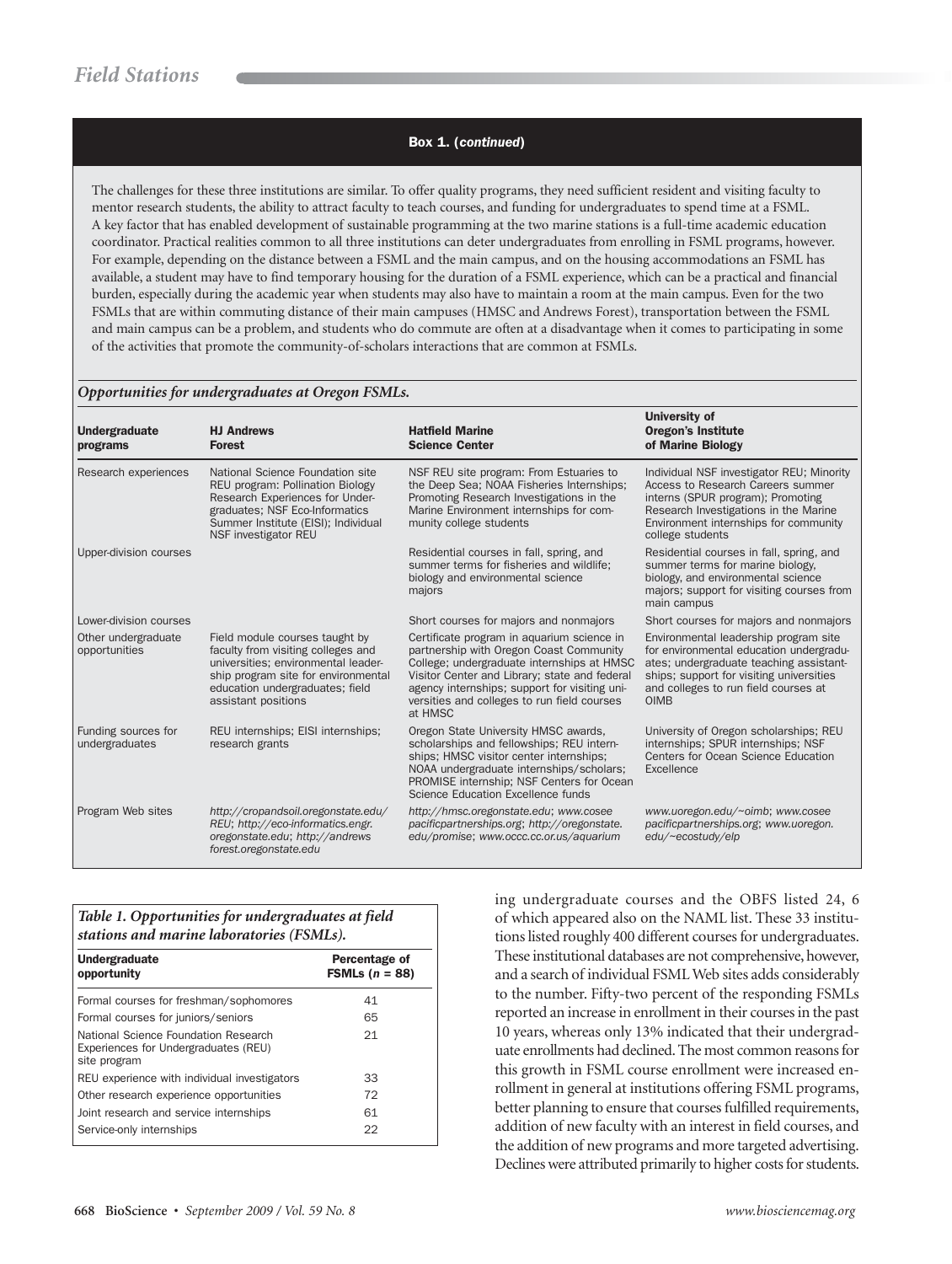The diversity of courses is wide: Some are general courses that offer undergraduates exposure to basic biological concepts such as ecology, evolution, molecular biology, and physiology; other, more specialized courses offer undergraduates and graduate students in-depth experience with a taxon, technique, or newly emerging topic. Recent examples of such offerings include a course on acrocarpous mosses of the northern woods, offered by the Humboldt Field Research Institute in Maine; the bee and ant courses at the American Museum of Natural History's Southwestern Research Station in Arizona; cold-water diving at the University of Alaska's Kasitsna Bay Laboratory; coastal ecotoxicology and pollution at the Duke Marine Laboratory; and the biology of climate change, offered by the Rocky Mountain Biological Laboratory. In some instances, FSMLs are the only source for instruction in the classical courses of organismal biology, which often include the study of a region's flora and fauna. Courses that are rarely part of the curricula of the main campus, such as invertebrate zoology, insect biology, mammalogy, and orni thology, are offered at FSMLs, and in many cases FSMLs are the only place where undergraduates can take these courses (table 2). Process-oriented courses are also common at FSMLs; many FSMLs offer courses in the ecology of their representative habitats. In recent years, FSML offerings have expanded to include conservation-oriented courses, as Brussard (1982) advocates.

*Table 2. Availability of traditional course offerings at field stations and marine laboratories (FSMLs) and comparison with availability on main campuses.*

| Course               | <b>Number of FSMLs</b><br>offering the course | <b>Number of courses</b><br>taught at the main campus<br>associated with the FSML |
|----------------------|-----------------------------------------------|-----------------------------------------------------------------------------------|
| Botany               | 15                                            | 12                                                                                |
| Herptology           | 6                                             | 5                                                                                 |
| <b>Ichthyology</b>   | 18                                            | 12                                                                                |
| Insect biology       | 9                                             | 4                                                                                 |
| Invertebrate zoology | 23                                            | 12                                                                                |
| Mammalogy            | 14                                            | 6                                                                                 |
| Ornithology          | 14                                            | 8                                                                                 |

Despite the broad range of courses, there is some commonality in the nature of the course structure and in the types of pedagogy FSML professors use. The size of the class is small, often under 15; this class size allows considerable interaction among students and professors, which can result in greater student achievement (Follman 1994). Course participants often meet for full days, several days a week, and spend a lot of time in the field. In most instances, faculty are responsible for teaching all components of the course whether at the lectern or in the laboratory or field—unlike the case at many larger campuses, where teaching assistants carry out laboratory instruction. Hands-on and experiential active learning are common pedagogies, and students are often involved in individual or group work. For many students, this will be their first experience with either guided or openended inquiry. Undergraduate students who do not have the



*Student takes light-intensity readings from the crown of a ceiba tree, 150 feet above the ground. This exercise was part of his independent research project, which examined the correlation between light intensity and the presence and diversity of epiphytes. Photograph: Peter Lahanas.*

opportunity to serve as a research apprentice can undertake research firsthand in a FSML course, where learning takes place not only in the classroom but also in the laboratory and

> field. Studies in more formal laboratory settings have shown that students who experience course-embedded research can see positive learning gains similar to those made by students who undertake an individual under graduate research experience (Trosset et al. 2008). Eighty-eight percent of FSMLs reported that some or all of their courses fulfill the core requirements of a biological science major-an important detail for undergraduates who want to complete their degrees in a timely fashion and cannot afford to take courses that do not fulfill requirements for their degree.

> Field stations and marine laboratories outside the United States also play an important role in education (Whitesell et al. 2002). For North American students,

FSMLs in the Caribbean and in Central America are important centers for gaining experience in tropical biology. Of particular note are the three field stations in Costa Rica administered by the Organization of Tropical Studies (OTS), which offer research and study programs for undergraduate students interested in field biology. Caribbean marine stations provide students with opportunities to learn about tropical marine environments: For instance, the Bermuda Institute of Ocean Sciences, the Council on International Educational Exchange Research Station in Bonaire, and the Dominican Institute of Tropical Marine Ecology offer courses and research opportunities in tropical marine biology.

Field stations and marine laboratories are national resources that not only support the institutions with which they are affiliated but also offer their facilities and staff to undergraduates from the many colleges and universities in the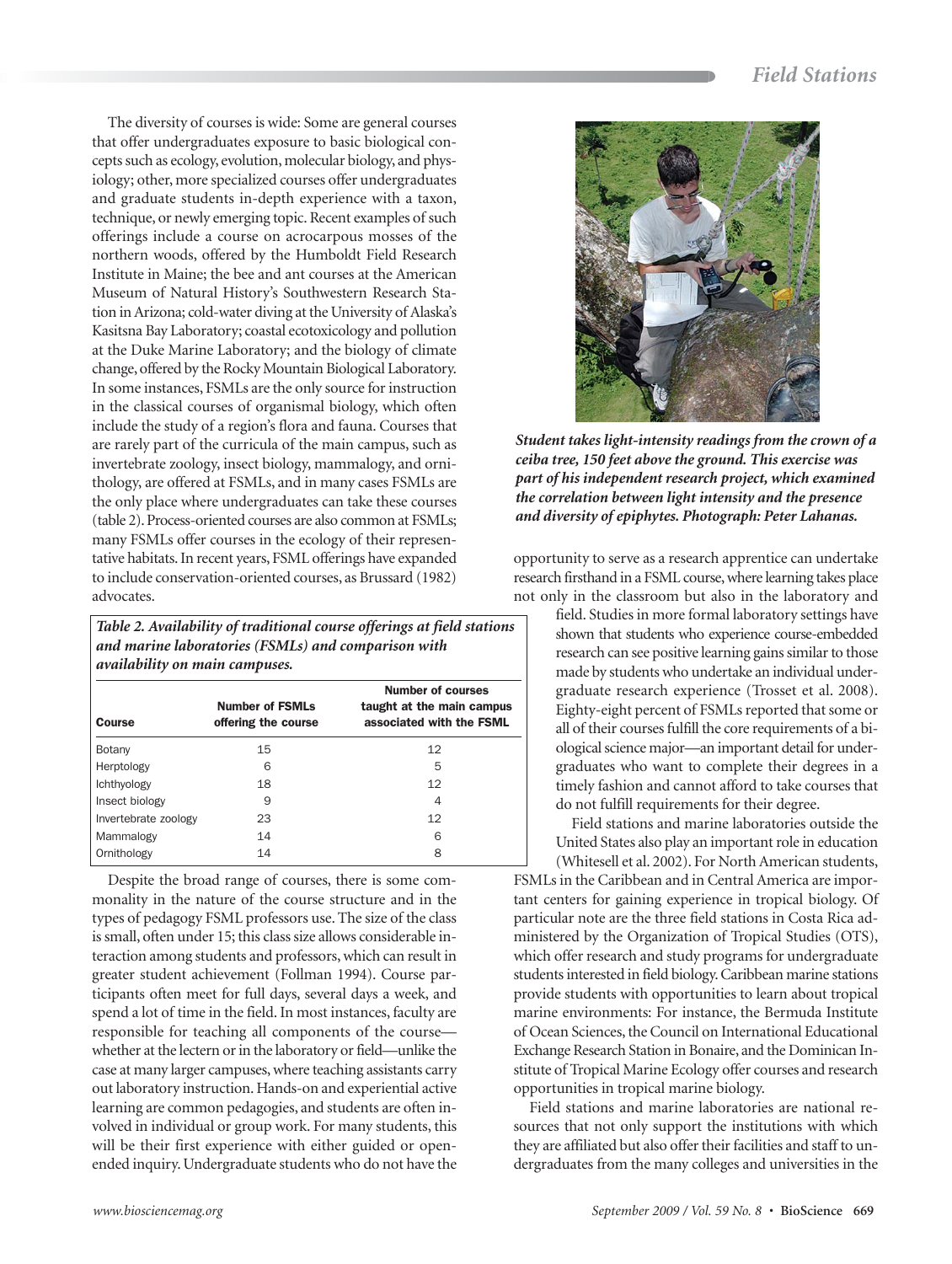## *Field Stations*



*Oregon State University marine biology students collecting invertebrates on the Yaquina Bay mudflats with Sally Hacker, assistant professor of zoology and instructor for the 16-credit, intensive marine biology course offered during the spring term at the Hatfield Marine Science Center. Pictured from left to right: Kenny Binder, Sally Hacker, Keely Lopez, and Kaitlyn Mcleod. Photograph: Margot Hessing-Lewis.*

United States that are not affiliated with a FSML. The majority of course offerings at FSMLs are open to all qualified students regardless of their home institution, and many FSMLs also make their facilities available to visiting groups for either short- or long-term use. For example, the Smithsonian Institution's Bocas del Torro Research Station in Panama hosts a number of visiting groups from the United States who use the facilities to teach a variety of tropical courses. Here at the Oregon Institute of Marine Biology (OIMB), in addition to running year-round programs for undergraduates and graduate students, each year we host 10 to 12 additional groups from US colleges and universities for periods of days to months. Field stations that are not directly affiliated with an educational institution also play an important role in this regard. Archbold Biological Station, for example, each year hosts classes of varying size for students from 10 to 12 colleges and universities. At OIMB, groups that stay more than two days generally range from 10 to 25 individuals. Groups that come for a one- or two-day visit, however, can be much larger—for example, some colleges and universities use OIMB and many other FSMLs as field-trip sites for classes that may comprise more than 100 students.

More and more, undergraduates are interested in participating in intense study programs that immerse them in scientific disciplines. Field stations and marine laboratories have played an important role in facilitating some of these programs. The eight-month-long Three Seas Program, which gives students the opportunity to spend a year studying marine biology in three different marine environments, is one such example: The participating FSMLs are Northeastern University's Marine Science Center; the Gump Marine



*Students installing grid markers for experimental seeding of native grasses and long-term monitoring of grassland plants at the University of California's Hastings Reserve in Carmel Valley. Pictured from left to right: Maya Villarreal (now an environmental scientist at AMEC Earth and Environmental, Inc.) and Keri Holland (a postdoc at the University of California, Santa Barbara). Photograph: Mark R. Stromberg.*

Station on the island of Moorea, operated by the University of California, Berkeley; and the University of Southern California's Wrigley Marine Science Center on Catalina Island. Another example of a program that uses FSMLs as bases for its field studies is Williams-Mystic, the maritime studies program of Williams College and Mystic Seaport; field studies take place at Bodega Marine Laboratory, the Oregon Institute of Marine Biology, and Louisiana Universities Marine Consortium Laboratory.

Participation in research is widely believed to encourage undergraduate students to pursue advanced degrees and careers in science, technology, engineering, and mathematics (Russell et al. 2007). Research experiences have been shown to improve undergraduates' understanding of science, stimulate academic motivation, and increase retention rates, particularly for minorities (Locks and Gregerman 2008). Field stations and marine laboratories have a long history of offering opportunities for undergraduate research. Almost all of the respondents to the survey reported that their FSML supported undergraduate research opportunities, and 62% stated that undergraduates' participation in research had increased in the past 10 years, with participation declining only at one FSML.

The availability of external funding was the explanation most often cited for the growth in undergraduate research opportunities. Twenty-two FSMLs currently have funding from the National Science Foundation (NSF) to conduct site programs in Research Experiences for Undergraduates (REUs; *www.nsf.gov/crssprgm/reu/reu\_search.cfm*), and 33% of the responding FSMLs offer opportunities for individual NSFfunded REU experiences with resident or visiting FSML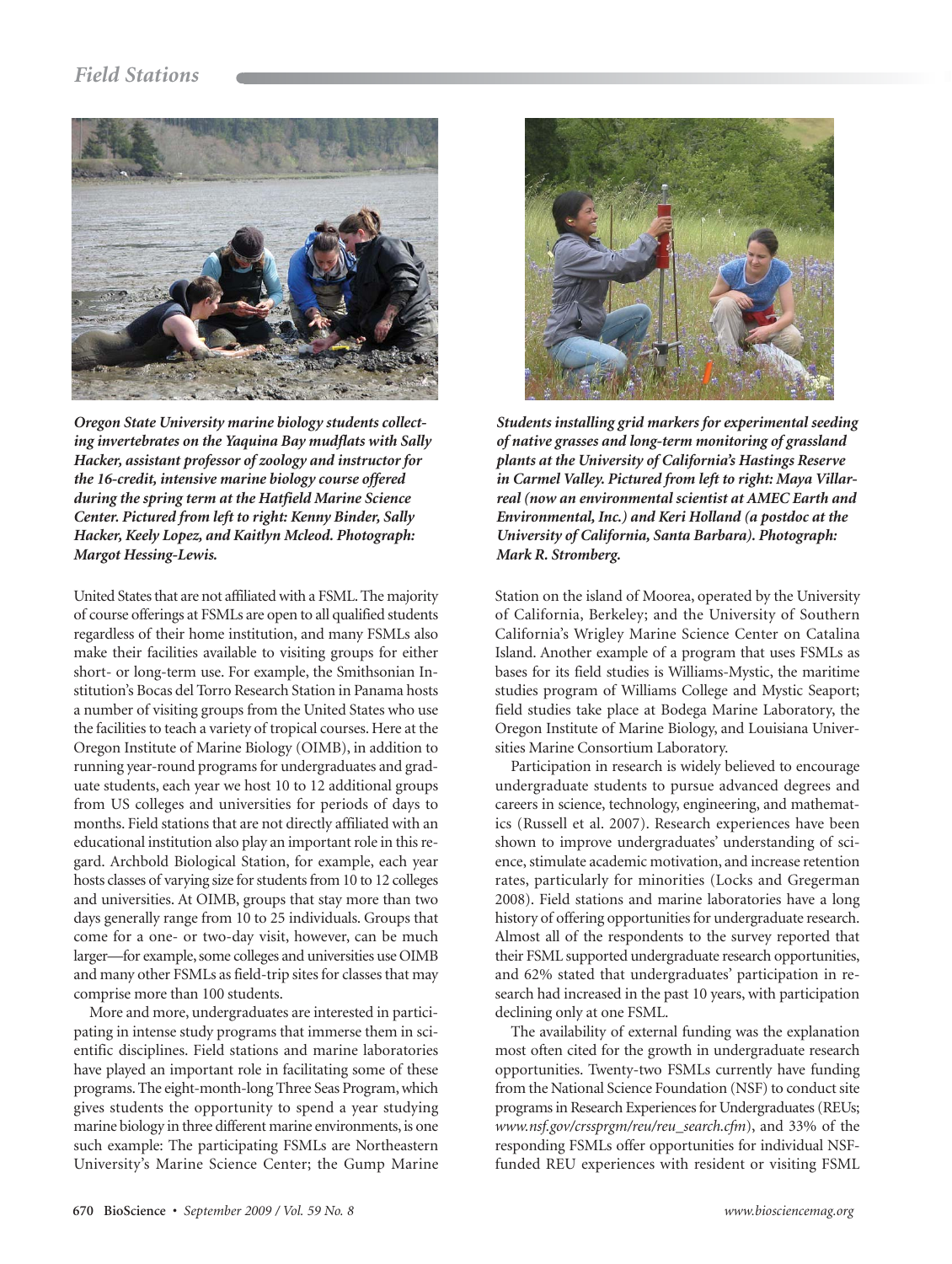faculty. The NSF REU model places individual students with faculty mentors for (usually) a 10- to 12-week period of research and mentoring. Seventy-two percent of FSMLs run additional undergraduate research internship programs, and 61% present opportunities for joint research and service internships. Some of these programs follow models that differ from the traditional NSF REU program; for example, the Friday Harbor Marine Laboratory offers a research apprenticeship program for undergraduates and postbaccalaureates, in which teams of 5 to 12 students work on one focused research problem guided by a group of faculty and postdoctoral and graduate-student mentors (Willows 2004). The research internships at Archbold Biological Station combine an independent research experience with assigned duties that include training in collecting and managing data, conducting statistical analyses and literature reviews, or curating collections.

Field stations and marine laboratories face several challenges with respect to undergraduate education, despite the proven benefits of FSML experiences for students. One growing concern is the escalating cost of higher education and the increasing need for undergraduates to work during the summer months to support their education costs. For many reasons, the summer term is often the time of highest activity at FSMLs. The rising costs of education thus restrict the number and diversity of students who can take advantage of a FSML experience. Some FSMLs have been able to expand their offerings for undergraduates to other times of the year, including targeted week-long and weekend courses that allow students to spend time at a FSML while they are enrolled in main-campus courses. Seventy-four percent of FSMLs provide some type of funding assistance for their undergraduate programs, although in most cases, the number of undergraduates given funding each year is quite small. Only 5 of these FSMLs offered aid to more than 20 undergraduates per year; 24 give aid to fewer than 7 students per year. The amount of aid available for undergraduates at FSMLs reflects these differences. Annually, the range of aid available was \$500 to \$120,000, though only 4 of the 77 FSMLs were able to spend more than \$50,000 for undergraduates.

Many FSMLs are making efforts to provide opportunities for undergraduates, particularly those students who will contribute to greater diversity in the next generation of scientists. The FSML REU programs are helping, and a few other initiatives are under way, to give underrepresented students options for a FSML experience. The Multicultural Initiative in the Marine Sciences: Undergraduate Participation, or MIMSUP, program at the Shannon Point Marine Center is one such example. The Ecological Society of America's SEEDS (Strategies for Ecology Education, Diversity and Sustainability) program, which provides opportunities that stimulate and nurture the interest of underrepresented students in ecology, has used a number of FSMLs for field-trip activities. Undergraduates from community colleges make up one group that appears to be especially underrepresented at FSMLs (Klug et al. 2002). Forty-six percent of all undergraduates in the United States attend a community college, and 35% of community-college students belong to a minority group (Phillippe and Sullivan 2005). Few community colleges are associated with a FSML, however, and only a small number of FSMLs offer opportunities for communitycollege students, many of whom have limited financial resources and thus may find it difficult to participate in a FSML experience.

Attracting undergraduate students to FSML programs can be a challenge. Many students are not aware of FSML opportunities when they are planning their undergraduate career, and so may not even consider the possibility of studying away from the main campus for a term. Faculty and advisers on main campuses can play an important role by interacting with students who would benefit from a FSML experience and giving them information on how a term at a FSML could benefit the student and fit into the student's degree and career plans. Many faculty members, however, have not had a FSML experience themselves, and thus may not think to suggest this opportunity to a student, or they may not consider using a FSML as a site for undergraduate instruction or research.

Field stations and marine laboratories have multiple ways of attempting to recruit students and making faculty and advisers aware of their programs and undergraduate research opportunities. The most common is posting information on Web sites (88% of responding FSMLs), followed closely by posting printed advertising materials on their main campus (55%) or at other institutions (41%), and giving presentations to college classes (52%). Word of mouth from students who had positive experiences at a FSML was noted as being particularly effective at recruiting students. A small number of FSMLs reported using social networking sites for recruitment, and more informational tools are likely to appear as the utility of these sites becomes more apparent to FSMLs. The FSMLs that have a dedicated faculty or administrative academic coordinator position have a much greater ability to provide sustained and well targeted programs for undergraduates than do those that have to rely on the goodwill of FSML faculty members to run and manage their undergraduate programming.

Other challenges faced by FSMLs are neither new nor unique to FSMLs. They include ensuring relevance in curricular offerings, attracting rigorous and well-trained instructors, providing modern facilities for instructional and research activities, and obtaining adequate funding to accomplish their missions. Current concerns for many FSMLs as budgets tighten are their isolated location away from the main campus and their reliance on private funds. Despite these challenges, undergraduate education at FSMLs will remain a substantial part of the mission of many institutions, and thus will provide the next generation of scientists, conservationists, and others with opportunities to explore and gain a more thorough understanding of the natural world.